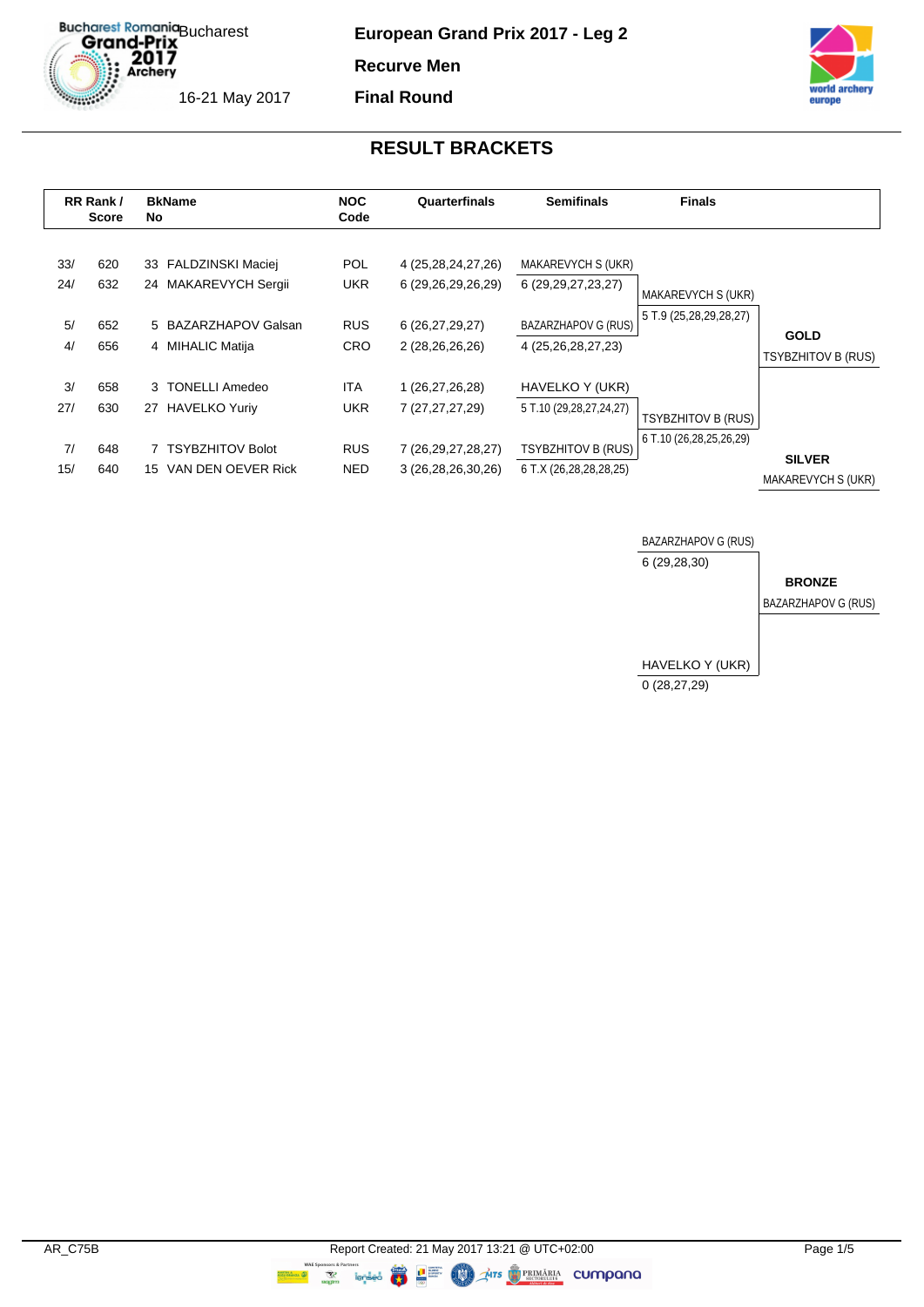

#### **Elimination Round**



|     | RR Rank/<br><b>Score</b> | No | <b>BkName</b>               | <b>NOC</b><br>Code | 1/48<br>Elimin. Round | 1/24<br>Elimin. Round                        | 1/16<br>Elimin. Round                       | 1/8<br>Elimin. Round                     | Quarterfinals                            |
|-----|--------------------------|----|-----------------------------|--------------------|-----------------------|----------------------------------------------|---------------------------------------------|------------------------------------------|------------------------------------------|
| 1/  | 658                      |    | 1 IVASHKO Markiyan          | <b>UKR</b>         |                       | <b>IVASHKO M (UKR)</b>                       |                                             |                                          |                                          |
|     |                          |    | pre-seeded in 1/16th        |                    |                       |                                              | <b>IVASHKO M (UKR)</b>                      |                                          |                                          |
|     |                          |    |                             |                    |                       | -Bye-                                        | 5 T.10 (24,27,27,28,28)                     |                                          |                                          |
|     |                          |    |                             |                    |                       |                                              |                                             |                                          |                                          |
|     |                          |    |                             |                    |                       |                                              |                                             | FALDZINSKI M (POL)<br>6 (29,29,26,26,27) |                                          |
| 33/ | 620                      |    | 33 FALDZINSKI Maciej        | <b>POL</b>         |                       | FALDZINSKI M (POL)                           |                                             |                                          |                                          |
|     |                          |    | -Bye-                       |                    |                       | 7 (26,24,26,26)                              | FALDZINSKI M (POL)                          |                                          |                                          |
|     |                          |    | -Bye-                       |                    |                       | MYKHAILO K (ROU4)                            | 6 T.X (24,26,27,29,28)                      |                                          |                                          |
| 32/ | 622                      |    | 32 MYKHAILO Kostash         | ROU4               |                       | 1 (26, 22, 25, 25)                           |                                             |                                          |                                          |
|     |                          |    |                             |                    |                       |                                              |                                             |                                          | FALDZINSKI M (POL)<br>4 (25,28,24,27,26) |
| 17/ | 639                      |    | 17 KRIVOLAP Alexey          | <b>RUS</b>         |                       | <b>KRIVOLAP A (RUS)</b>                      |                                             |                                          |                                          |
|     |                          |    | -Bye-                       |                    |                       | 6 (23,27,26,24,28)                           | KRIVOLAP A (RUS)                            |                                          |                                          |
|     |                          |    | -Bye-                       |                    |                       | TODOROV V (BUL)                              | 4 (25,25,29,30,23)                          |                                          |                                          |
| 48/ | 579                      |    | 48 TODOROV Vasko            | <b>BUL</b>         |                       | 4 (24, 23, 25, 26, 26)                       |                                             | MARZEC P (POL)                           |                                          |
|     |                          |    |                             |                    |                       |                                              |                                             | 4 (27, 25, 26, 27, 27)                   |                                          |
| 49/ | 575                      |    | 49 FRAI Cosmin              | ROU                |                       | FRAIC (ROU)                                  |                                             |                                          |                                          |
|     |                          |    | -Bye-                       |                    |                       | 1 (23, 24, 24, 23)                           | MARZEC P (POL)                              |                                          |                                          |
|     |                          |    | -Bye-                       |                    |                       | MARZEC P (POL)                               | 6 (27, 27, 27, 26, 29)                      |                                          |                                          |
| 16/ | 639                      |    | 16 MARZEC Pawel             | <b>POL</b>         |                       | 7 (26,24,28,27)                              |                                             |                                          |                                          |
|     |                          |    |                             |                    |                       |                                              |                                             |                                          |                                          |
| 9/  | 645                      |    | 9 MAGRINI Emanuele<br>-Bye- | <b>ITA</b>         |                       | MAGRINI E (ITA)<br>6 (27,29,29)              |                                             |                                          |                                          |
|     |                          |    |                             |                    |                       |                                              | MAGRINI E (ITA)                             |                                          |                                          |
| 57/ | 513                      |    | 57 LAZAR Marcel             | ROU <sub>2</sub>   | 2 (22, 20, 24, 22)    | KACSO S (ROU5)                               | 0(27, 22, 24)                               |                                          |                                          |
| 56/ | 517                      |    | 56 KACSO Sandor             | ROU <sub>5</sub>   | 6 (26,21,23,26)       | 0(22, 17, 25)                                |                                             | MAKAREVYCH S (UKR)                       |                                          |
|     |                          |    |                             | <b>BUL</b>         |                       |                                              |                                             | 6 (30, 27, 26, 27)                       |                                          |
| 41/ | 597                      |    | 41 BANCHEV Ivan<br>-Bye-    |                    |                       | <b>BANCHEV I (BUL)</b><br>4 (26,29,23,30,26) |                                             |                                          |                                          |
|     |                          |    |                             |                    |                       |                                              | MAKAREVYCH S (UKR)                          |                                          |                                          |
|     |                          |    | -Bye-                       |                    |                       | MAKAREVYCH S (UKR)                           | 6 (28,29,27)                                |                                          |                                          |
| 24/ | 632                      |    | 24 MAKAREVYCH Sergii        | <b>UKR</b>         |                       | 6 (28, 26, 29, 28, 28)                       |                                             |                                          | MAKAREVYCH S (UKR)                       |
| 25/ | 631                      |    | 25 FLINK Ludvig             | SWE                |                       | FLINK L (SWE)                                |                                             |                                          | 6 (29,26,29,26,29)                       |
|     |                          |    | -Bye-                       |                    |                       | 7 (26,27,26,25,27)                           |                                             |                                          |                                          |
|     |                          |    |                             |                    |                       |                                              | FLINK L (SWE)                               |                                          |                                          |
|     |                          |    | -Bye-                       |                    |                       | ROZKYDNYI S (UKR1)                           | 5 T.7 (28,27,25,27,28)                      |                                          |                                          |
| 40/ | 598                      |    | 40 ROZKYDNYI Serhii         | UKR1               |                       | 3 (17,26,26,26,24)                           |                                             | KOZHOKAR I (UKR1)                        |                                          |
|     |                          |    |                             |                    |                       | -Bye-                                        |                                             | 2 (29, 27, 26, 26)                       |                                          |
|     |                          |    |                             |                    |                       |                                              |                                             |                                          |                                          |
|     |                          |    |                             |                    |                       |                                              | KOZHOKAR I (UKR1)<br>6 T.9 (28,27,29,26,28) |                                          |                                          |
|     |                          |    | pre-seeded in 1/16th        |                    |                       | KOZHOKAR I (UKR1)                            |                                             |                                          |                                          |
| 8/  | 648                      |    | 8 KOZHOKAR Ivan             | UKR1               |                       |                                              |                                             |                                          |                                          |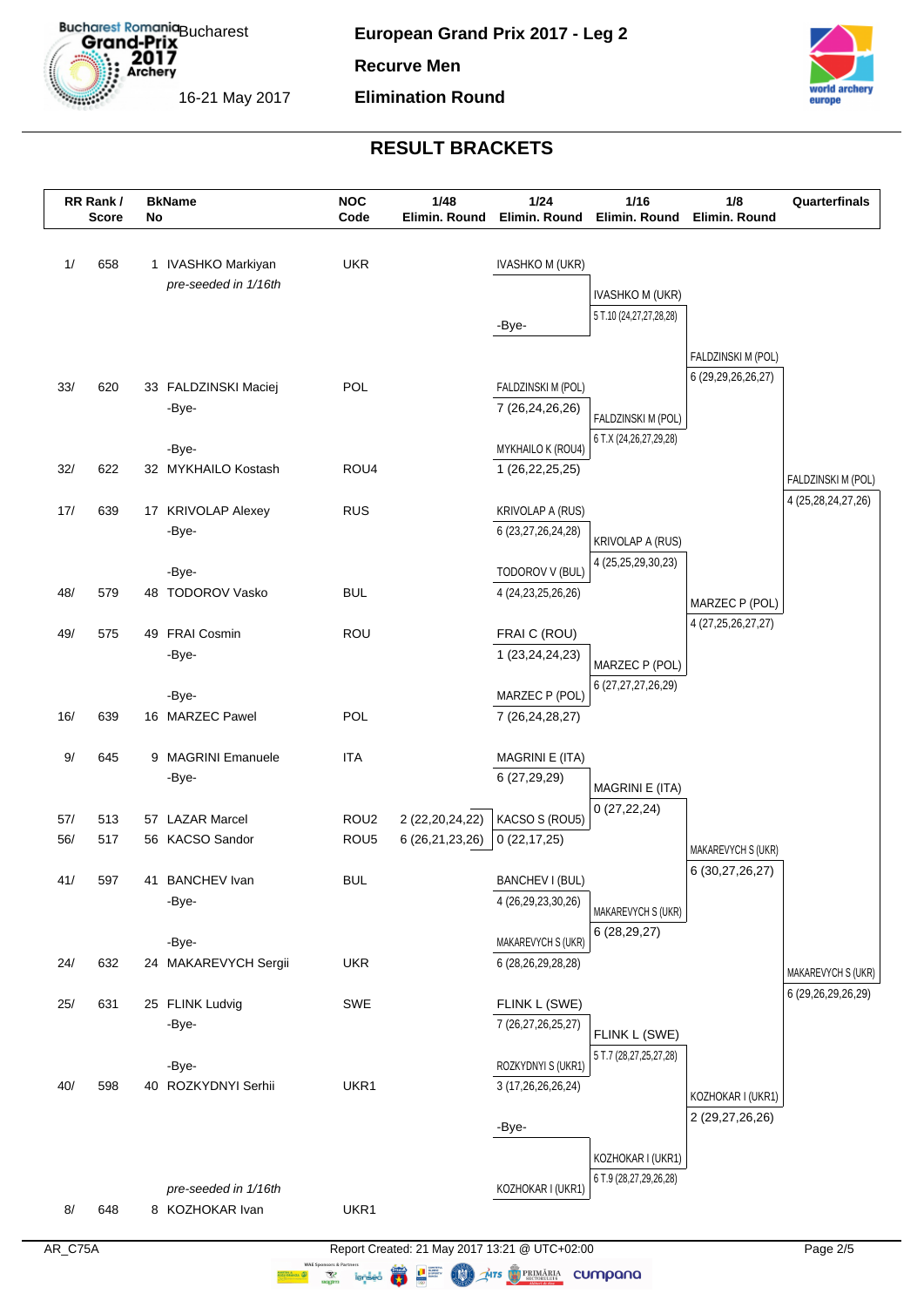

#### **Elimination Round**



# **RESULT BRACKETS**

|     | RR Rank/     |    | <b>BkName</b>                     | <b>NOC</b>       | 1/48          | 1/24                                 | $1/16$                      | 1/8                                | Quarterfinals       |
|-----|--------------|----|-----------------------------------|------------------|---------------|--------------------------------------|-----------------------------|------------------------------------|---------------------|
|     | <b>Score</b> | No |                                   | Code             | Elimin. Round |                                      | Elimin. Round Elimin. Round | Elimin. Round                      |                     |
| 5/  | 652          |    | 5 BAZARZHAPOV Galsan              | <b>RUS</b>       |               | BAZARZHAPOV G (RUS)                  |                             |                                    |                     |
|     |              |    | pre-seeded in 1/16th              |                  |               |                                      | BAZARZHAPOV G (RUS)         |                                    |                     |
|     |              |    |                                   |                  |               | -Bye-                                | 6 (28,29,28,29)             |                                    |                     |
|     |              |    |                                   |                  |               |                                      |                             |                                    |                     |
|     |              |    |                                   |                  |               |                                      |                             | BAZARZHAPOV G (RUS)                |                     |
| 37/ | 610          |    | 37 MARCU Razvan                   | <b>ROU</b>       |               | MARCU R (ROU)                        |                             | 6(28, 28, 29)                      |                     |
|     |              |    | -Bye-                             |                  |               | 0(24,24,26)                          | <b>BILLOUE F (FRA)</b>      |                                    |                     |
|     |              |    |                                   |                  |               |                                      | 2 (28, 25, 28, 28)          |                                    |                     |
| 28/ | 630          |    | -Bye-<br>28 BILLOUE Florian       | <b>FRA</b>       |               | <b>BILLOUE F (FRA)</b>               |                             |                                    |                     |
|     |              |    |                                   |                  |               | 6 (26,26,27)                         |                             |                                    | BAZARZHAPOV G (RUS) |
| 21/ | 634          |    | 21 KARDACZ Ivan                   | <b>FRA</b>       |               | KARDACZ I (FRA)                      |                             |                                    | 6 (26,27,29,27)     |
|     |              |    | -Bye-                             |                  |               | 6 (28,28,27)                         | KARDACZ I (FRA)             |                                    |                     |
|     |              |    |                                   |                  |               |                                      | 6 (29, 28, 29, 26)          |                                    |                     |
|     |              |    | -Bye-                             |                  |               | GUDJONSSON GO (ISL)                  |                             |                                    |                     |
| 44/ | 588          |    | 44 GUDJONSSON Gudmundur Orn ISL   |                  |               | 0(23,25,26)                          |                             | KARDACZ I (FRA)                    |                     |
| 53/ | 532          |    | 53 RELEA Alexandru                | ROU <sub>5</sub> |               | RELEA A (ROU5)                       |                             | 0(25, 26, 27)                      |                     |
|     |              |    | -Bye-                             |                  |               | 0(19,24,21)                          |                             |                                    |                     |
|     |              |    |                                   |                  |               |                                      | RUBAN V (UKR)               |                                    |                     |
|     |              |    | -Bye-                             |                  |               | RUBAN V (UKR)                        | 2 (27,28,27,26)             |                                    |                     |
| 12/ | 643          |    | 12 RUBAN Viktor                   | <b>UKR</b>       |               | 6 (29,29,28)                         |                             |                                    |                     |
| 13/ | 642          |    | 13 IEPURI Ghenadi                 | <b>ROU</b>       |               | <b>IEPURI G (ROU)</b>                |                             |                                    |                     |
|     |              |    | -Bye-                             |                  |               | 6(23, 27, 23)                        |                             |                                    |                     |
|     |              |    |                                   |                  |               |                                      | <b>IEPURI G (ROU)</b>       |                                    |                     |
|     |              |    | -Bye-                             |                  |               | POPESCU D (ROU8)                     | 6 (27, 26, 23, 28, 29)      |                                    |                     |
| 52/ | 547          |    | 52 POPESCU Dan                    | ROU <sub>8</sub> |               | 0(21, 22, 22)                        |                             | <b>IEPURI G (ROU)</b>              |                     |
|     |              |    |                                   |                  |               |                                      |                             | 2 (27,26,26,26)                    |                     |
| 45/ | 588          |    | 45 VOSCOBOINICOV Nichita<br>-Bye- | <b>MDA</b>       |               | VOSCOBOINICOV N (MDA)<br>0(26,20,23) |                             |                                    |                     |
|     |              |    |                                   |                  |               |                                      | DANILA A (ROU)              |                                    |                     |
|     |              |    | -Bye-                             |                  |               | DANILA A (ROU)                       | 4 (25,27,25,25,26)          |                                    |                     |
| 20/ | 635          |    | 20 DANILA Andrei                  | <b>ROU</b>       |               | 6(28, 27, 29)                        |                             |                                    | MIHALIC M (CRO)     |
|     |              |    |                                   |                  |               |                                      |                             |                                    | 2 (28,26,26,26)     |
| 29/ | 629          |    | 29 PENDOV Todor                   | <b>BUL</b>       |               | PENDOV T (BUL)                       |                             |                                    |                     |
|     |              |    | -Bye-                             |                  |               | 3 (23, 20, 26, 27, 25)               | TROSTENETCHI A (MDA)        |                                    |                     |
|     |              |    | -Bye-                             |                  |               | TROSTENETCHI A (MDA)                 | 0(26,25,26)                 |                                    |                     |
| 36/ | 611          |    | 36 TROSTENETCHI Alexei            | <b>MDA</b>       |               | 7 (27, 26, 25, 27, 27)               |                             |                                    |                     |
|     |              |    |                                   |                  |               |                                      |                             | MIHALIC M (CRO)<br>6 (28,25,29,29) |                     |
|     |              |    |                                   |                  |               | -Bye-                                |                             |                                    |                     |
|     |              |    |                                   |                  |               |                                      | MIHALIC M (CRO)             |                                    |                     |
|     |              |    | pre-seeded in 1/16th              |                  |               | MIHALIC M (CRO)                      | 6 (28,26,29)                |                                    |                     |
| 4/  | 656          |    | 4 MIHALIC Matija                  | CRO              |               |                                      |                             |                                    |                     |

AR\_C75A Report Created: 21 May 2017 13:21 @ UTC+02:00

**WALES AND STATISTICS** COMPOUNDED TO THE COMPOUNDED COMPOUNDED TO THE COMPOUNDED COMPOUNDED TO THE COMPOUNDED OF THE COMPOUNDED OF THE COMPOUNDED OF THE COMPOUNDED OF THE COMPOUNDED OF THE COMPOUNDED OF THE COMPOUNDED OF T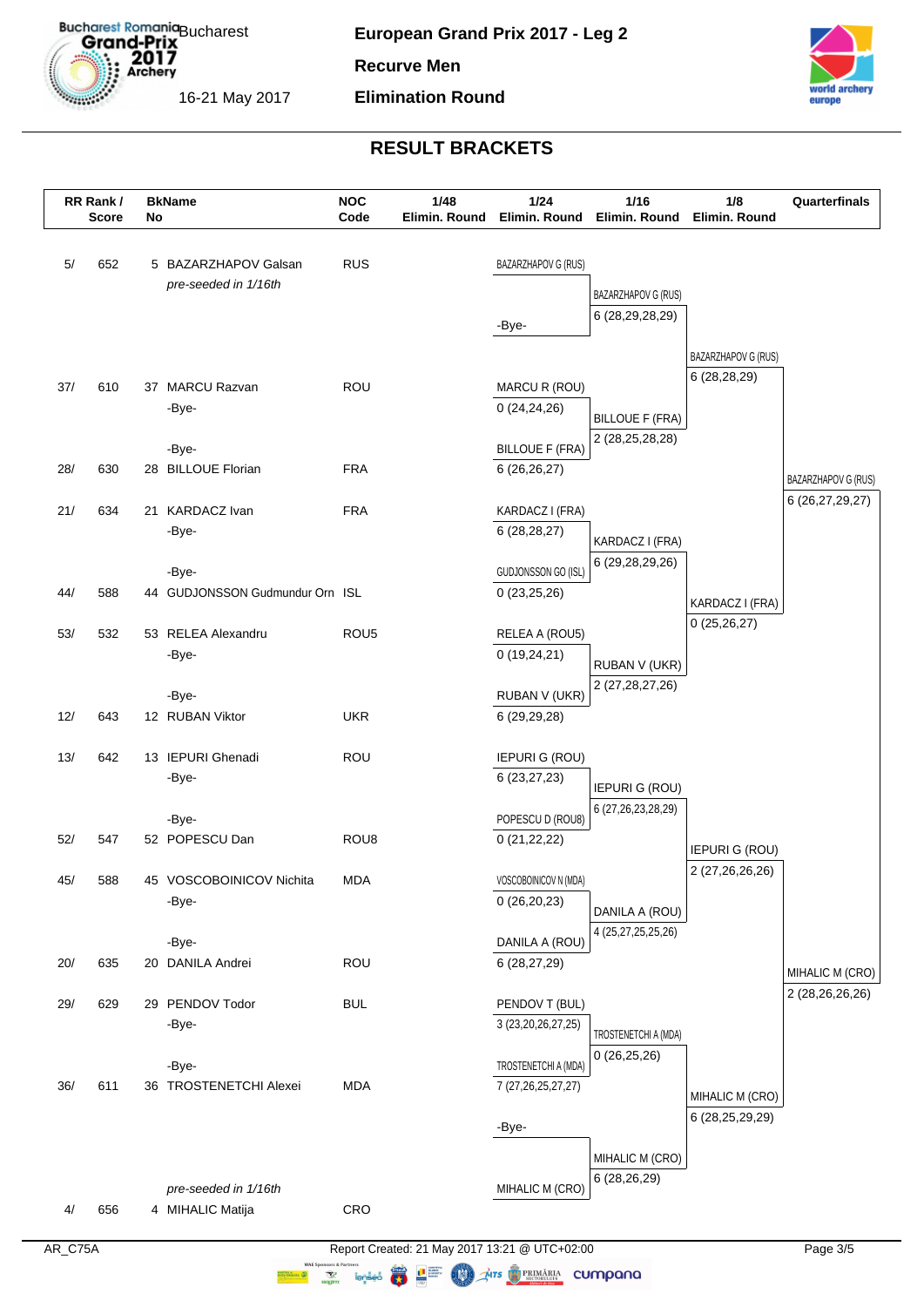

#### **Elimination Round**



|            | RR Rank/<br><b>Score</b> | No | <b>BkName</b>                                        | <b>NOC</b><br>Code | 1/48<br>Elimin. Round                 | $1/24$<br>Elimin. Round                        | $1/16$<br>Elimin. Round | 1/8<br>Elimin. Round   | Quarterfinals   |
|------------|--------------------------|----|------------------------------------------------------|--------------------|---------------------------------------|------------------------------------------------|-------------------------|------------------------|-----------------|
| 3/         | 658                      |    | 3 TONELLI Amedeo                                     | <b>ITA</b>         |                                       | TONELLI A (ITA)                                |                         |                        |                 |
|            |                          |    | pre-seeded in 1/16th                                 |                    |                                       |                                                | TONELLI A (ITA)         |                        |                 |
|            |                          |    |                                                      |                    |                                       |                                                | 7 (29,27,26,28)         |                        |                 |
|            |                          |    |                                                      |                    |                                       | -Bye-                                          |                         |                        |                 |
|            |                          |    |                                                      |                    |                                       |                                                |                         | TONELLI A (ITA)        |                 |
| 35/        | 612                      |    | 35 KOMAR Anton                                       | UKR1               |                                       | KOMAR A (UKR1)                                 |                         | 6 (29, 26, 27, 29, 29) |                 |
|            |                          |    | -Bye-                                                |                    |                                       | 2 (24, 28, 25, 24)                             | OLARU D (MDA)           |                        |                 |
|            |                          |    |                                                      |                    |                                       |                                                | 1 (26,26,26,27)         |                        |                 |
|            |                          |    | -Bye-                                                |                    |                                       | OLARU D (MDA)                                  |                         |                        |                 |
| 30/        | 629                      |    | 30 OLARU Dan                                         | <b>MDA</b>         |                                       | 6 (26,26,27,28)                                |                         |                        | TONELLI A (ITA) |
| 19/        | 636                      |    | 19 DE BAKKER Mick                                    | <b>NED</b>         |                                       | DE BAKKER M (NED)                              |                         |                        | 1 (26,27,26,28) |
|            |                          |    | -Bye-                                                |                    |                                       | 6 T.10 (28,28,29,27,23)                        | DE BAKKER M (NED)       |                        |                 |
|            |                          |    |                                                      |                    |                                       |                                                | 5 T.8 (27,27,26,26,27)  |                        |                 |
|            |                          |    | -Bye-                                                |                    |                                       | HASTHI ST (NOR)                                |                         |                        |                 |
| 46/        | 588                      |    | 46 HASTHI Sander Thorbjoernsen NOR                   |                    |                                       | 5 T.9 (28,26,28,28,27)                         |                         | DANIEL L (FRA)         |                 |
| 51/        | 572                      |    | 51 BUZILA Las Tudor                                  | <b>ROU</b>         |                                       | <b>BUZILA LT (ROU)</b>                         |                         | 4 (27, 28, 27, 29, 27) |                 |
|            |                          |    | -Bye-                                                |                    |                                       | 1 (22, 24, 26, 23)                             | DANIEL L (FRA)          |                        |                 |
|            |                          |    |                                                      |                    |                                       |                                                | 6 T.9 (27,24,26,26,28)  |                        |                 |
|            |                          |    | -Bye-                                                |                    |                                       | DANIEL L (FRA)                                 |                         |                        |                 |
| 14/        | 642                      |    | 14 DANIEL Lucas                                      | <b>FRA</b>         |                                       | 7 (28,27,26,27)                                |                         |                        |                 |
| 11/        | 644                      |    | 11 DELILLE Ferdinand                                 | <b>FRA</b>         |                                       | DELILLE F (FRA)                                |                         |                        |                 |
|            |                          |    | -Bye-                                                |                    |                                       | 6 (27,29,27)                                   | DELILLE F (FRA)         |                        |                 |
|            |                          |    |                                                      |                    |                                       |                                                | 6 (29, 27, 28, 27)      |                        |                 |
| 59/<br>54/ | 293<br>531               | 59 | MALLIAROUDAKIS Nikolaos<br>54 SBIERA Cosmin Valentin | ROU8<br>ROU        | 2 (15,25,21,20)<br>6 (23, 20, 29, 22) | SBIERA CV (ROU)<br>0(17, 23, 21)               |                         |                        |                 |
|            |                          |    |                                                      |                    |                                       |                                                |                         | DELILLE F (FRA)        |                 |
| 43/        | 589                      |    | 43 POLOVINKO Roman                                   | <b>RUS</b>         |                                       | POLOVINKO R (RUS)                              |                         | 3 (27,27,26,26,25)     |                 |
|            |                          |    | -Bye-                                                |                    |                                       | 6 T.10 (28,28,29,25,25)                        | POLOVINKO R (RUS)       |                        |                 |
|            |                          |    |                                                      |                    |                                       |                                                | 2 (21,24,28,27)         |                        |                 |
| 22/        | 633                      |    | -Bye-<br>22 VAN TONGEREN Jan                         | <b>NED</b>         |                                       | VAN TONGEREN J (NED)<br>5 T.9 (26,27,29,27,29) |                         |                        |                 |
|            |                          |    |                                                      |                    |                                       |                                                |                         |                        | HAVELKO Y (UKR) |
| 27/        | 630                      |    | 27 HAVELKO Yuriy                                     | <b>UKR</b>         |                                       | HAVELKO Y (UKR)                                |                         |                        | 7 (27,27,27,29) |
|            |                          |    | -Bye-                                                |                    |                                       | 7 (28, 26, 27, 28, 28)                         | HAVELKO Y (UKR)         |                        |                 |
|            |                          |    |                                                      |                    |                                       |                                                | 6 T.9 (25,27,29,28,26)  |                        |                 |
| 38/        | 605                      |    | -Bye-<br>38 CHERKEZ Vlad                             | UKR1               |                                       | CHERKEZ V (UKR1)                               |                         |                        |                 |
|            |                          |    |                                                      |                    |                                       | 3 (26, 27, 27, 27, 27)                         |                         | HAVELKO Y (UKR)        |                 |
|            |                          |    |                                                      |                    |                                       | -Bye-                                          |                         | 7 (30,26,27,26,29)     |                 |
|            |                          |    |                                                      |                    |                                       |                                                | IVANYTSKYY H (UKR)      |                        |                 |
|            |                          |    |                                                      |                    |                                       |                                                | 5 T.8 (30,27,28,27,27)  |                        |                 |
|            |                          |    | pre-seeded in 1/16th                                 |                    |                                       | IVANYTSKYY H (UKR)                             |                         |                        |                 |
| 6/         | 652                      |    | 6 IVANYTSKYY Heorhiy                                 | <b>UKR</b>         |                                       |                                                |                         |                        |                 |